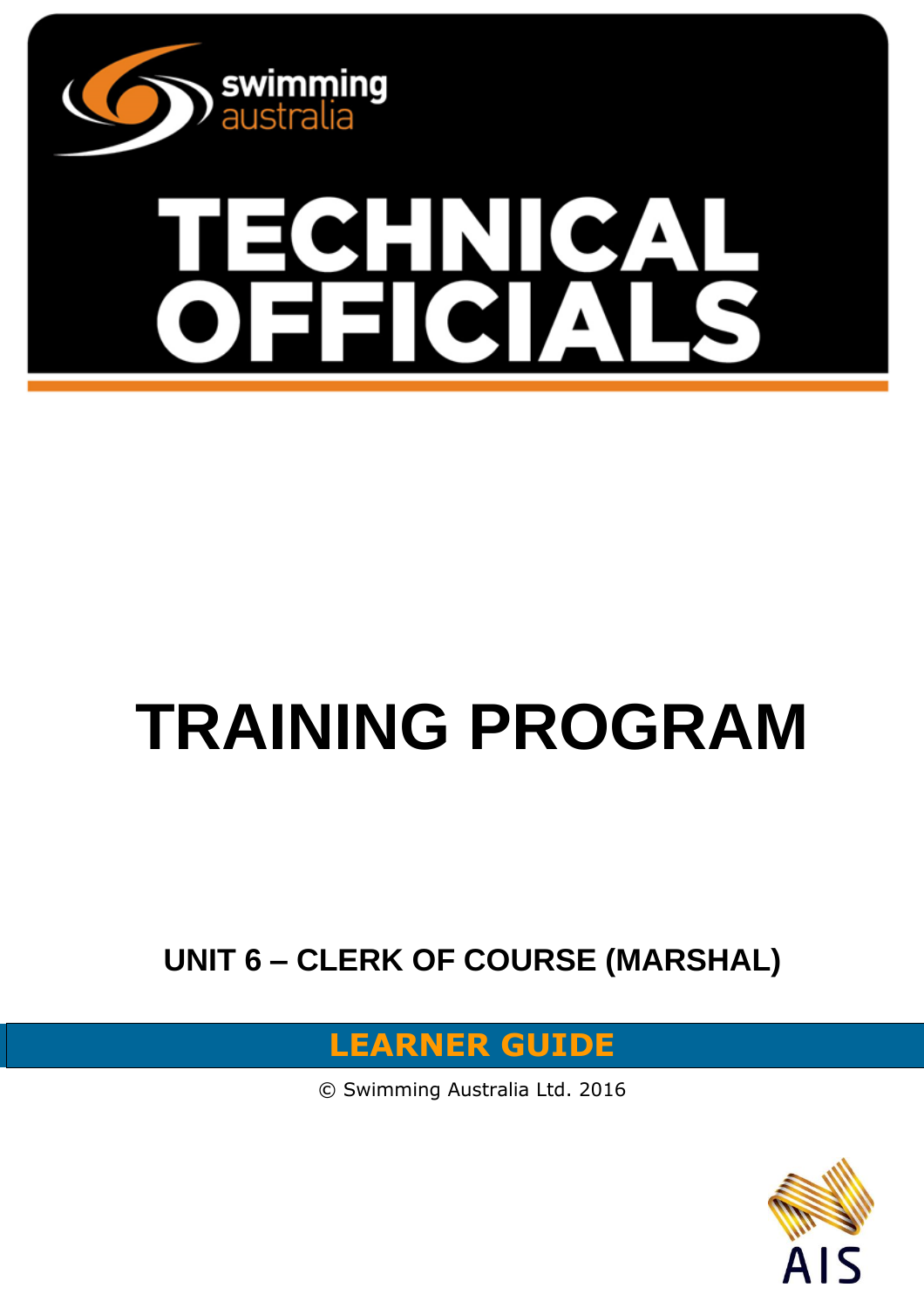



## **Contents**

- P3: About this Learner Guide
- P7: Unit 6: Clerk of Course (Marshal)
- P17: Assessment Tasks
- P18: Assessment Tool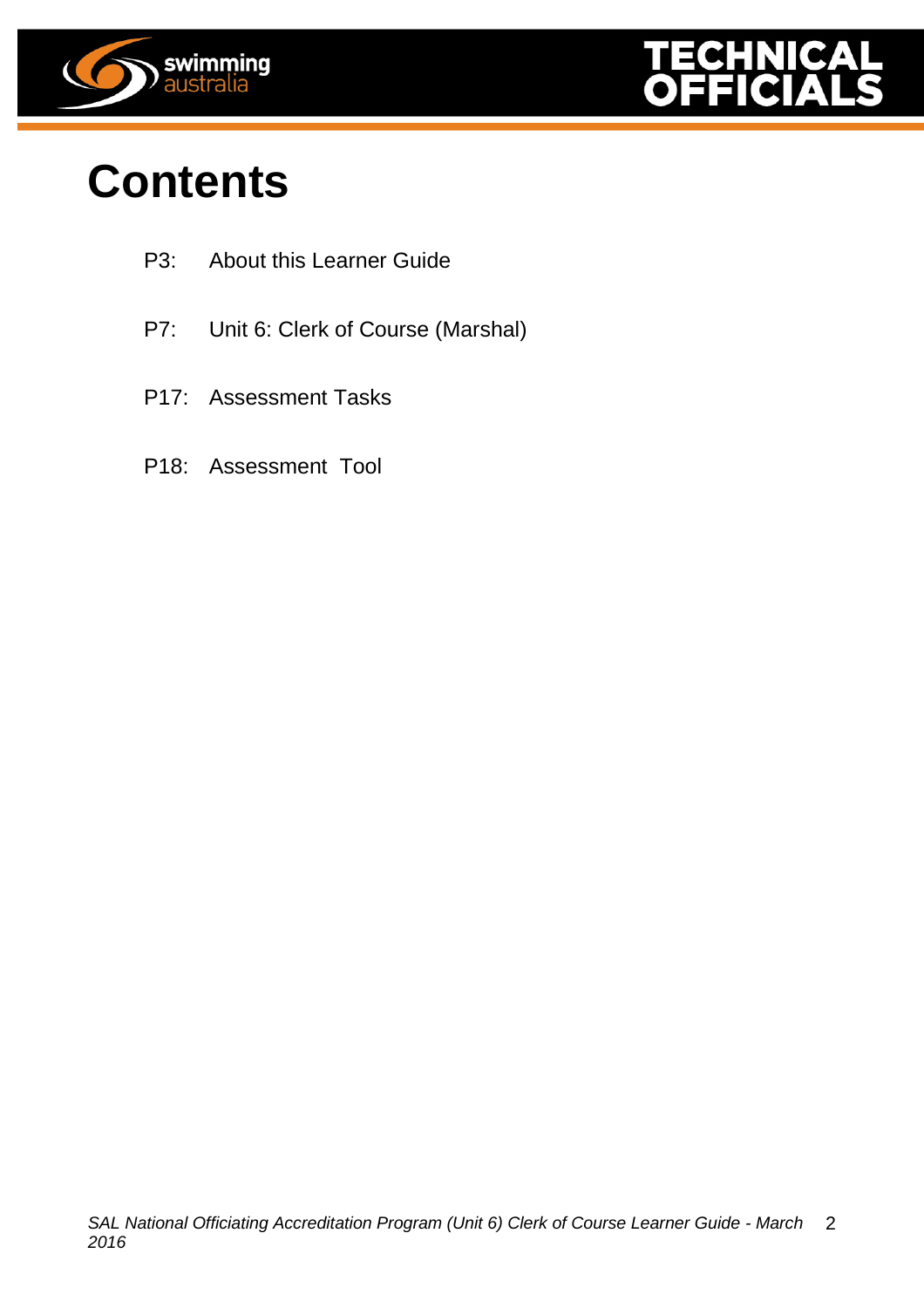



## **About this Learner Guide**

This Learner Guide has been developed by Swimming Australia Ltd (SAL) to support candidates undertaking **Unit 6 – Clerk of Course (Marshal)** within the SAL **National Officiating Accreditation Program**.

SAL and the State Technical Committees have worked in conjunction in the formulation of this document.

Swimming Australia Limited has designed the Technical Officials Training Program on a competency based training platform.

#### **Officiating Pool Pathway**



#### **What is a Competency?**

A competency can be defined as the application of skills and knowledge to an agreed standard.

Competency relates to what a person can do.

Competency standards specify the level of knowledge and skills required, and the application of that knowledge and skills for effective performance.

Australian Sports Commission Assessor Training Manual 2006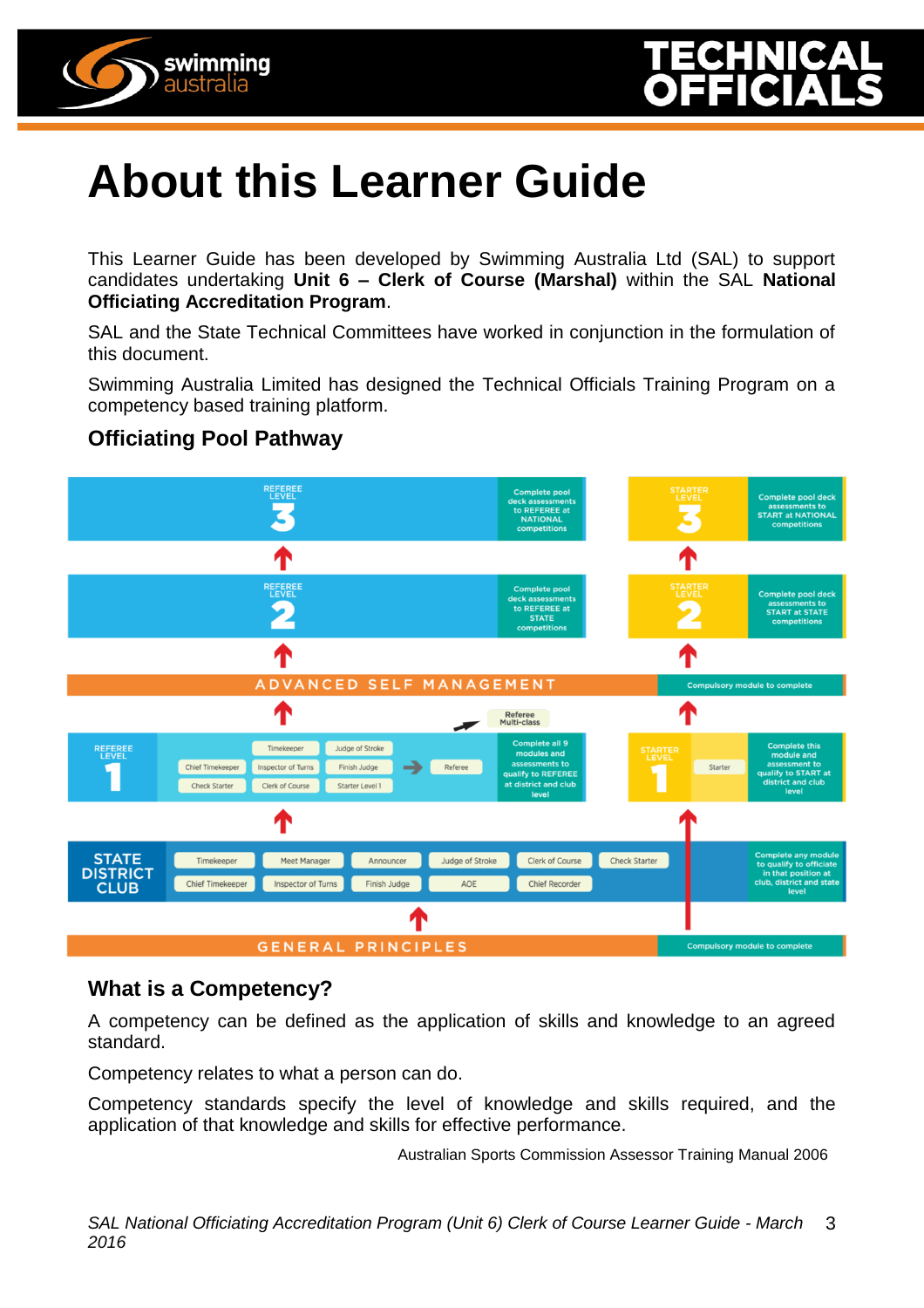



#### **What is Competency Based Assessment?**

Assessment is the process of collecting evidence and making judgements about whether competency has been achieved. Assessment needs to be based on established criteria. These criteria are reflected in the questions and activities set out in this Learner Guide.

#### **How do I use this Learner Guide?**

This Learner Guide provides you with the information and activities that will enable you to achieve competencies related to this unit of work.

You can develop competency in this unit through a combination of tasks including:

- Reading the material in this Learner Guide.
- Asking questions about anything you don't understand.
- Observing other officials during events.
- Reinforcing the skills you are learning in practical situations.
- Satisfactorily completing the activities in this Learner Guide.
- Completing the assessment activities outlined in this Learner Guide.

#### **What resources do I require?**

The main resource you will require to complete the learning for this unit of work is this Learner Guide. You will also need a copy of the **current [SAL Swimming Rules](http://www.swimming.org.au/visageimages/1_SAL/Rules/SAL%20Swimming%20Rules%20%20JAN%202014%20updated%2005.02.15.pdf)** and **access to swimming events** where you can be practically assessed as a Clerk of Course.

#### **What if I already have the skills?**

You may have already attained the skills required to complete this learning module. If so, you can request your State/Territory Swimming Association for an initial assessment of your current competence. This assessment will determine the level of your skills and whether you need additional training.

If you would like to undertake assessment for formal recognition of your existing skills, you will be required to complete a detailed Recognition of Prior Learning (RPL) application form that will allow an assessor to review your skills against the specific requirements for this unit of work. Discuss this process with your State/Territory Swimming Association.

#### **Legislative Requirements**

All Swimming Officials, whether paid or unpaid, must meet the legislative requirements in each state and territory when dealing with children and vulnerable people. Please check with your State/Territory Swimming Association to complete any documentation required to meet this legislation.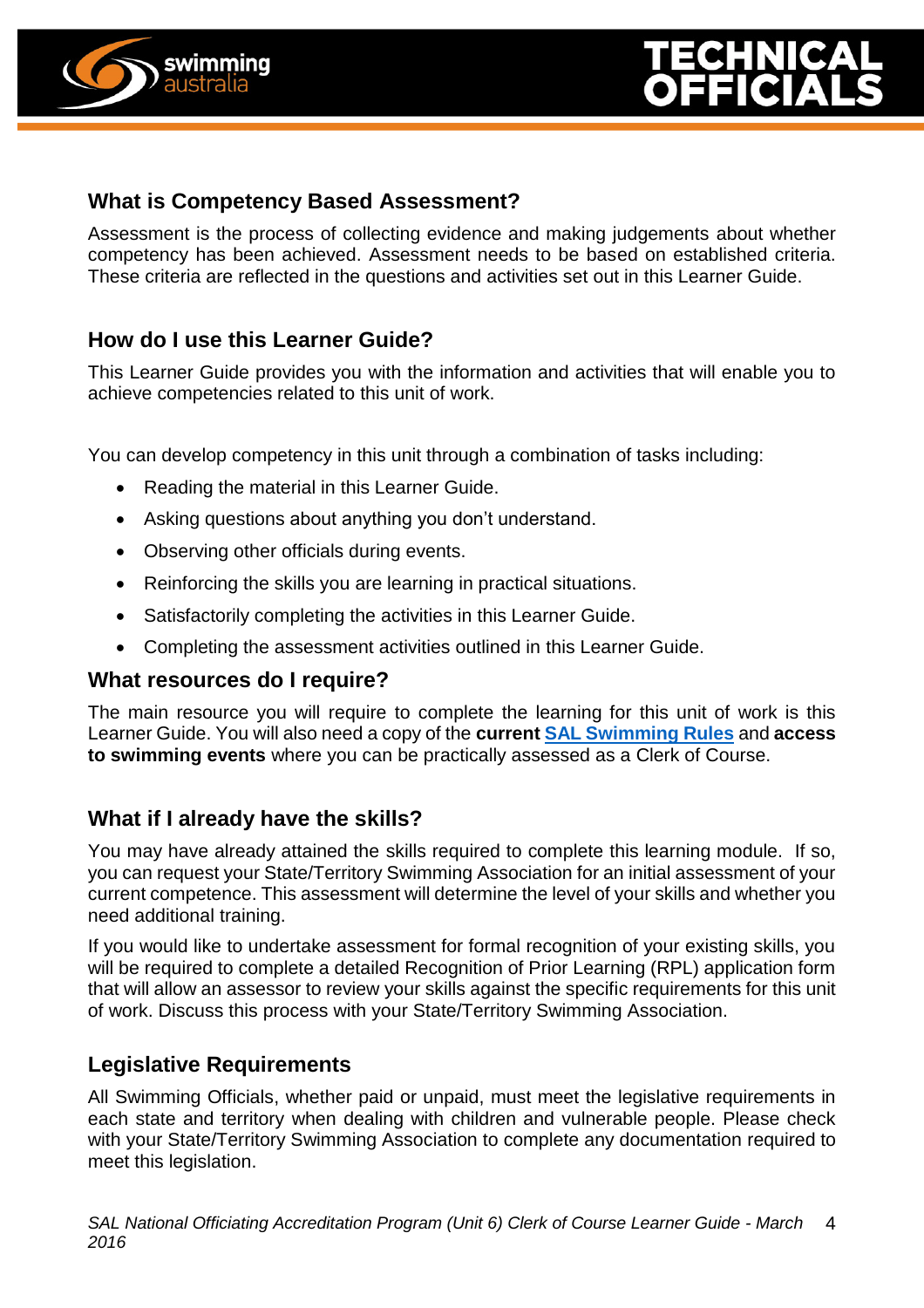



#### **What about Assessment?**

To undertake assessment for this unit of work, you will need to complete the following assessment tasks:

- Completion of this Learner Guide
- Completion of practical tasks

You will be assessed at a swim meet to ensure relevance of the assessment process.

**When you complete the assessment within this Learner Guide and are assessed as competent by your assessor, you will be eligible to receive accreditation from SAL.**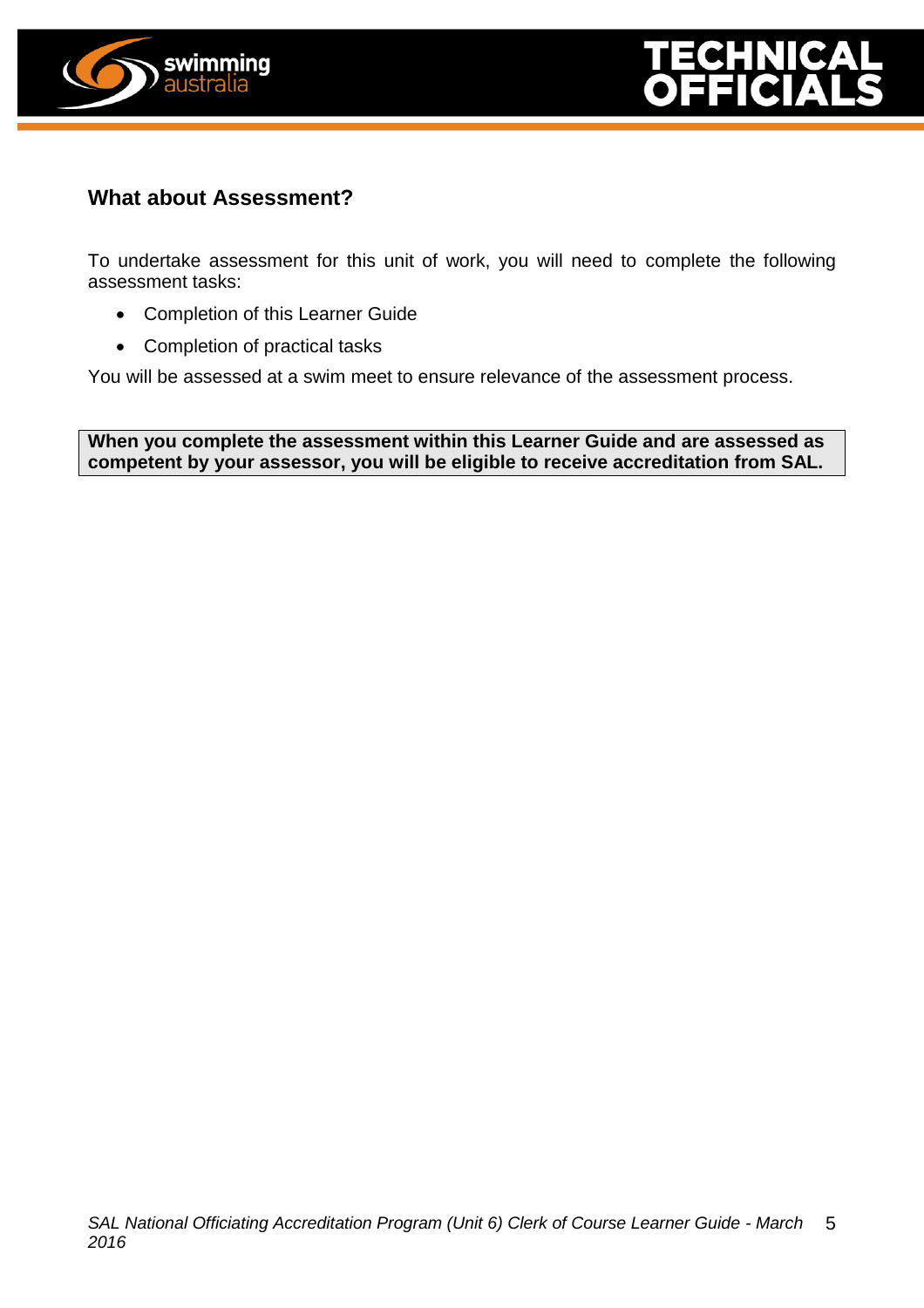



**The assessment activities are found in the final section within the Learner Guide and can be identified by the icon below.**



#### **Assessment**

The Learner Guide also includes a series of specifically designed learning activities which will allow you to practice your new skills prior to assessment. These activities must be completed and will be represented by the logo below.



#### **How Do I Start?**

You can undertake the activities in the Learner Guide at your own pace, or under the supervision of your trainer/mentor.

You are ready to start.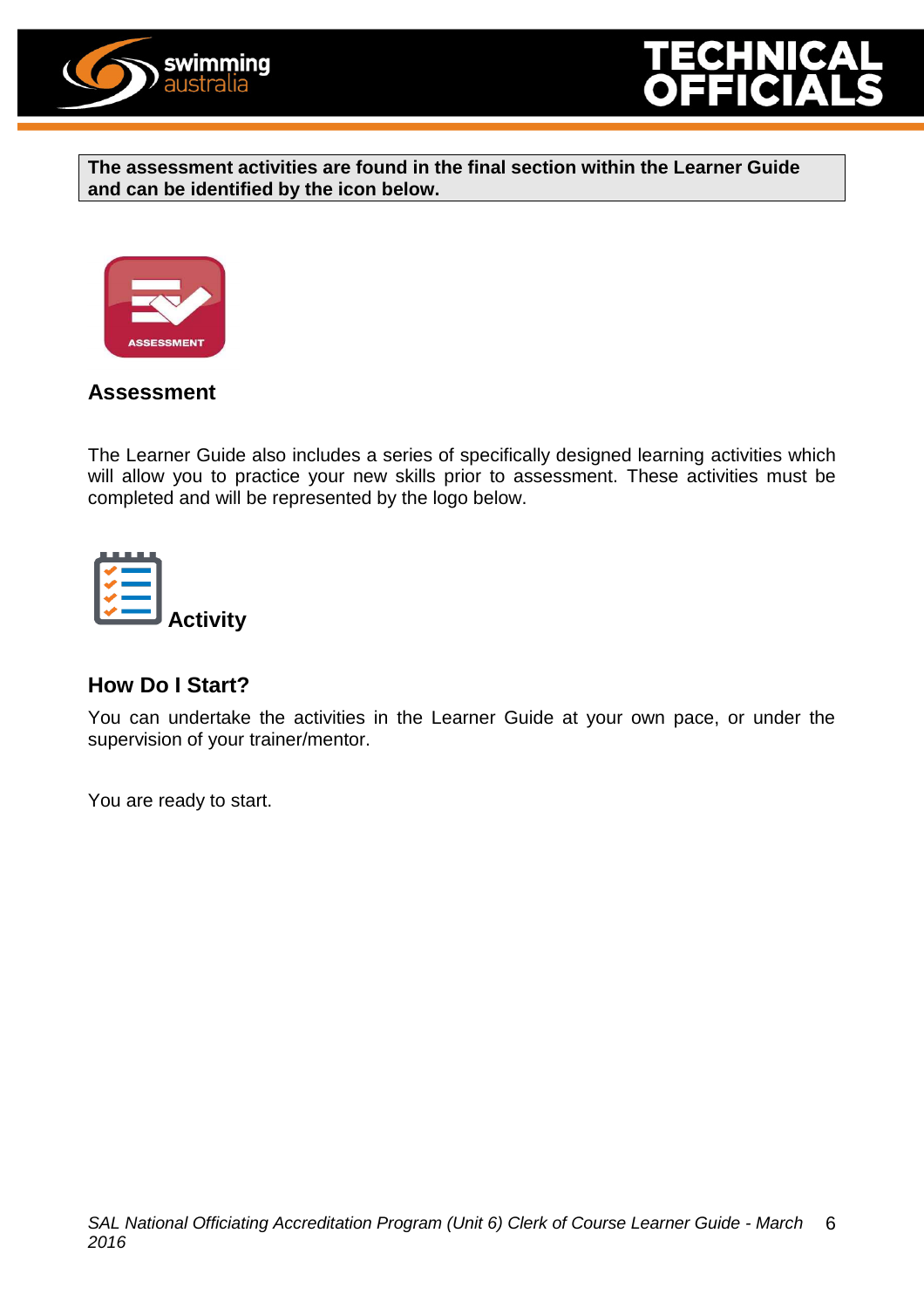



## **UNIT 6: Clerk of Course**

This unit outlines a range of general skills that are required by the Clerk of Course. The elements within this unit are:

- **Preparation**
- **Role of the Clerk of Course**

#### **Preparation**

The Clerk of Course is very important in ensuring a smooth transition for swimmers prior to each event. An effective and well organised Clerk of Course can assist the swimmers, the Starter and the Referee. As with all officiating positions in the sport of swimming, a key to operating successfully as a Clerk of Course is that you are well prepared to carry out your duties.

#### **Some of the steps that you will need to take in preparing for your role include:**

- 1. Arrive at venue at least 30 minutes prior to start of meet.
- 2. Report to the Referee to receive any instructions and an event program.
- 3. Have all equipment required to complete task (pen, highlighters, withdrawal forms and race sheets).
- 4. Ensure the marshaling area is suitable to the needs of the event and report any issues to the Referee.
- 5. Meet with all other officials with whom you will be working and familiarise yourself with the pool-deck area.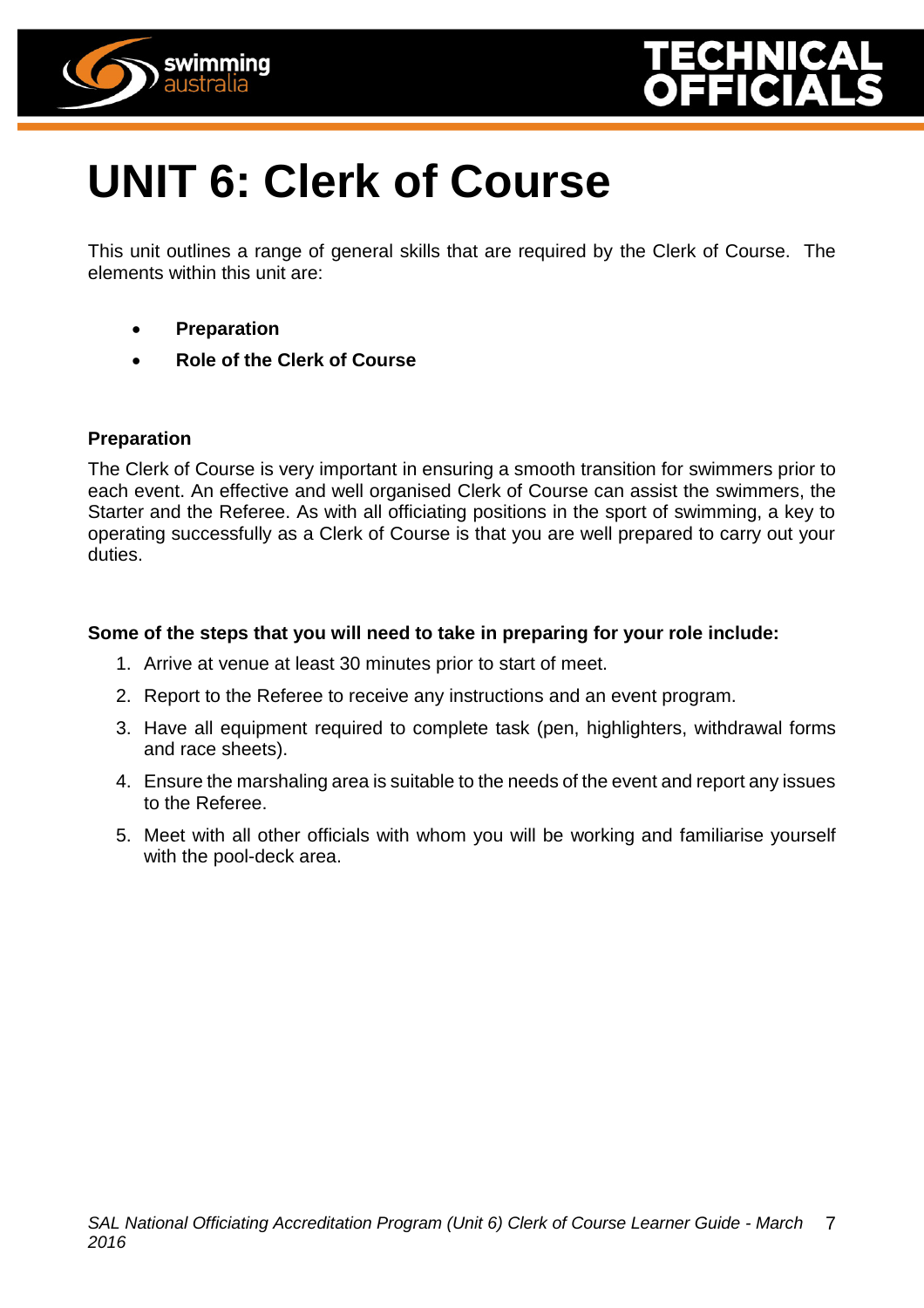





**For each of the 5 preparatory steps listed above, list one possible consequence that may occur if they are not undertaken.**

| 1. |  |  |  |
|----|--|--|--|
| 2. |  |  |  |
| 3. |  |  |  |
| 4. |  |  |  |
| 5. |  |  |  |
|    |  |  |  |

#### **Duties**

- Identify and assemble swimmers who report for competition.
- Identify the names of swimmers who do not report for the event.
- Seek permission from the Referee where amalgamations or reseeding may be possible.
- Report approval of amalgamations or reseeding to the Control Room Supervisor / Chief Recorder
- Ensure all swimmers are wearing approved swimwear.
- Ensure swimwear and pool deck equipment do not breach advertising rules.
- Ensure only authorised persons access the marshaling area.
- Ensure the marshaling board advises swimmers to report for the event in a timely manner.
- Pass completed race sheets and swimmers for each heat to the Check Starter.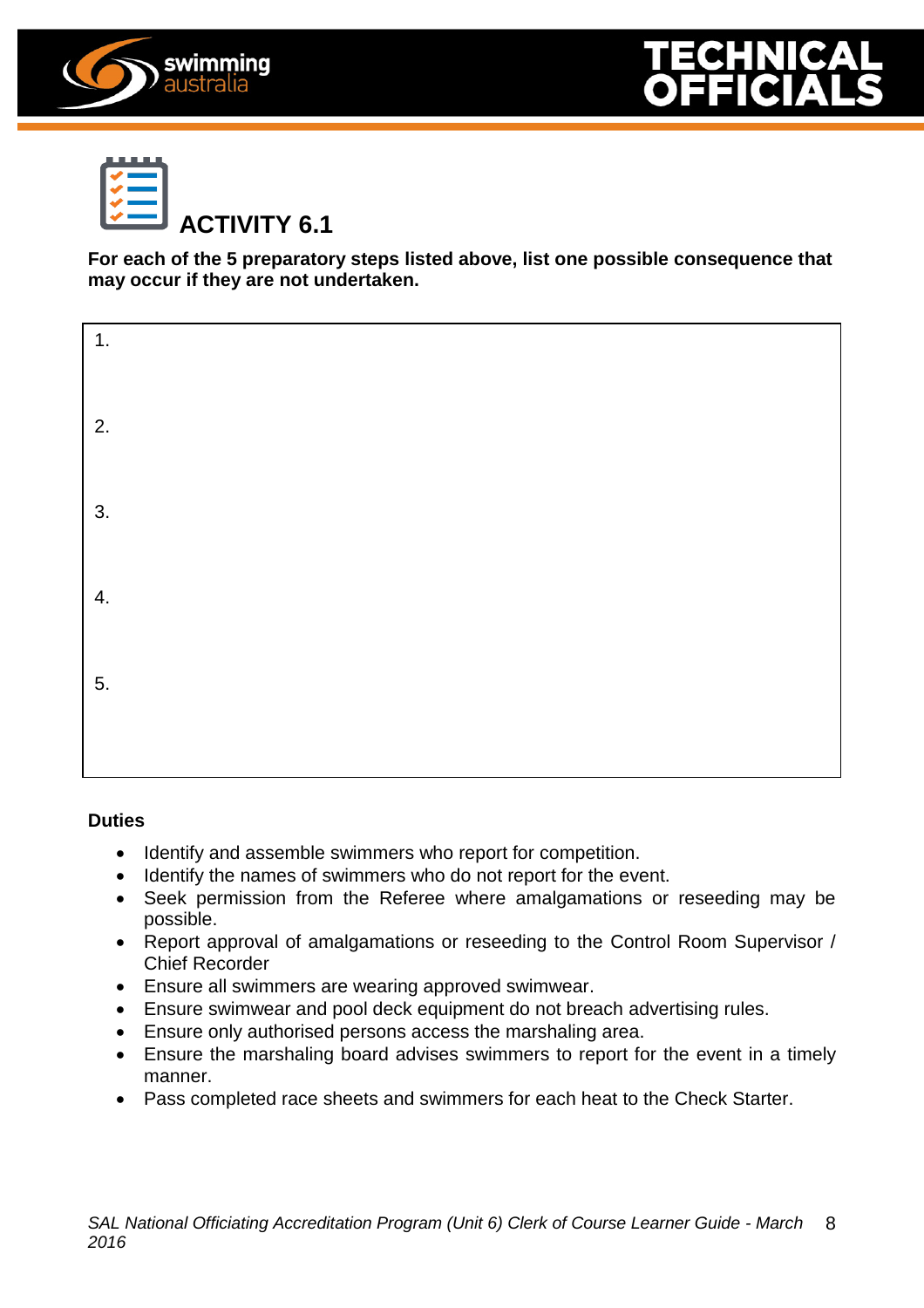



#### **Seeding of Heats, Semi-Finals and Finals**

There are various FINA / SAL Rules associated with the seeding of races, all of which are important. Please read the rules below relating to the seeding of heats and then complete all Activities.

- SW 3.1 HEATS
- SW 3.1.1 The best competitive times of all entrants for the announced qualifying period prior to the entry deadline of the competition shall be submitted on entry forms or online, as requested, and listed in order of time by the Management Committee. Swimmers who do not submit times shall be considered the slowest and shall be placed at the end of the list. Placement of swimmers with identical times or of more than one swimmer without times shall be determined by draw. Swimmers shall be placed in lanes according to the procedures set forth in SW 3.1.2 below.

Swimmers shall be placed in trial heats according to submitted times in the following manner:

- SW 3.1.1.1 If one heat, it shall be seeded as a final and swum only during the final session.
- SW 3.1.1.2 If two heats, the fastest swimmer shall be seeded in the second heat, next fastest in the first heat, next fastest in the second heat, next in the first heat, etc.
- SW 3.1.1.3 If three heats, except 400m, 800m, and 1500m events, the fastest swimmer shall be placed in the third heat, next fastest in the second, next fastest in the first. The fourth fastest swimmer shall be placed in the third heat, the fifth in the second heat, and the sixth fastest in the first heat, the seventh fastest in the third heat, etc.
- SW 3.1.1.4 If four or more heats, except 400m, 800m, and 1500m events, the last three heats of the event shall be seeded in accordance with SW 3.1.1.3. above. The heat preceding the last three heats shall consist of the next fastest swimmers; the heat preceding the last four heats shall consist of the next fastest swimmers, etc. Lanes shall be assigned in descending order of submitted times within each heat, in accordance with the pattern outlined in SW 3.1.2. below.
- SW 3.1.1.5 For 400m, 800m and 1500m events, the last two heats of the event shall be seeded in accordance with SW 3.1.1.2.
- SW 3.1.1.6 Exception: When there are two or more heats in an event, there shall be a minimum of three swimmers seeded into any one preliminary heat, but subsequent scratches may reduce the number of swimmers in such heat to less than three.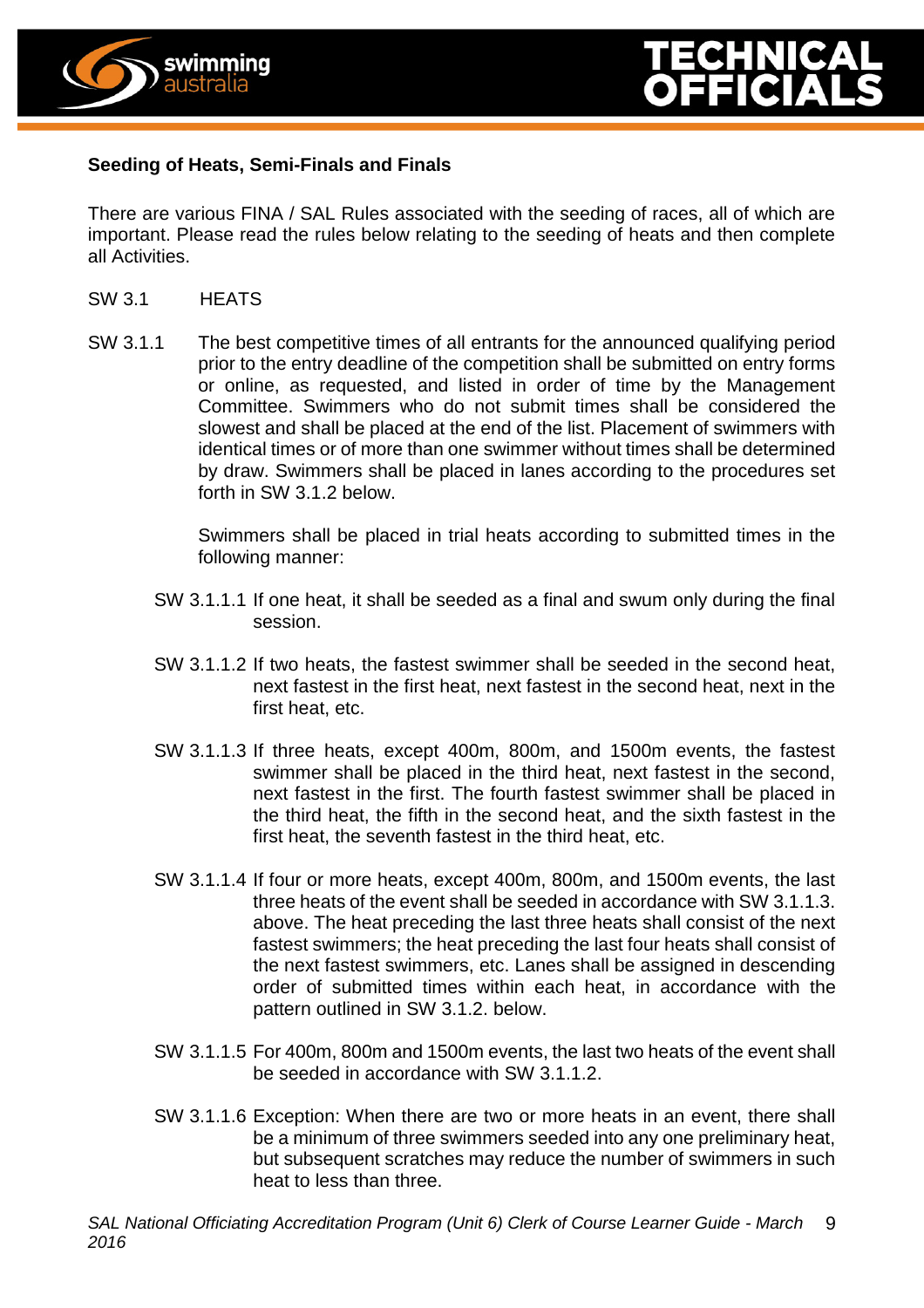





**Assign the following swimmers to preliminary heats in a 50m event that has FINALS.**

| 1.      | 00.30.05     | 10.00.33.60 W/D | 19, 00.36.02 | 28, 00.38.83 |
|---------|--------------|-----------------|--------------|--------------|
| $2_{-}$ | 00.32.24     | 11, 00.33.91    | 20, 00.36.37 | 29, 00.39.60 |
| 3.      | 00.32.29     | 12, 00.39.90    | 21, 00.36.40 | 30, 00.39.78 |
| 4.      | 00.32.59 W/D | 13, 00.34.02    | 22, 00.36.50 | 31.00.40.00  |
| 5.      | 00.32.70     | 14.00.34.37 W/D | 23, 00.36.60 | 32, 00.40.20 |
| 6.      | 00.32.70     | 15, 00.35.42    | 24, 00.37.21 | 33.00.47.50  |
| 7.      | 00.33.00 W/D | 16, 00.35.37    | 25, 00.37.78 |              |
| 8.      | 00.33.10     | 17, 00.35.80    | 26.00.37.90  |              |
| 9.      | 00.33.26     | 18.00.35.93     | 27, 00.38.83 |              |

*W/D – Swimmers Withdrawn*

|        | Lane 1 | Lane 2 | $ $ Lane 3 | $ $ Lane 4 | Lane 5 | Lane 6 |
|--------|--------|--------|------------|------------|--------|--------|
| Heat 1 |        |        |            |            |        |        |
| Heat 2 |        |        |            |            |        |        |
| Heat 3 |        |        |            |            |        |        |
| Heat 4 |        |        |            |            |        |        |
| Heat 5 |        |        |            |            |        |        |

*Insert swimmers' numbers into the table according to Heat and Lane allocations.*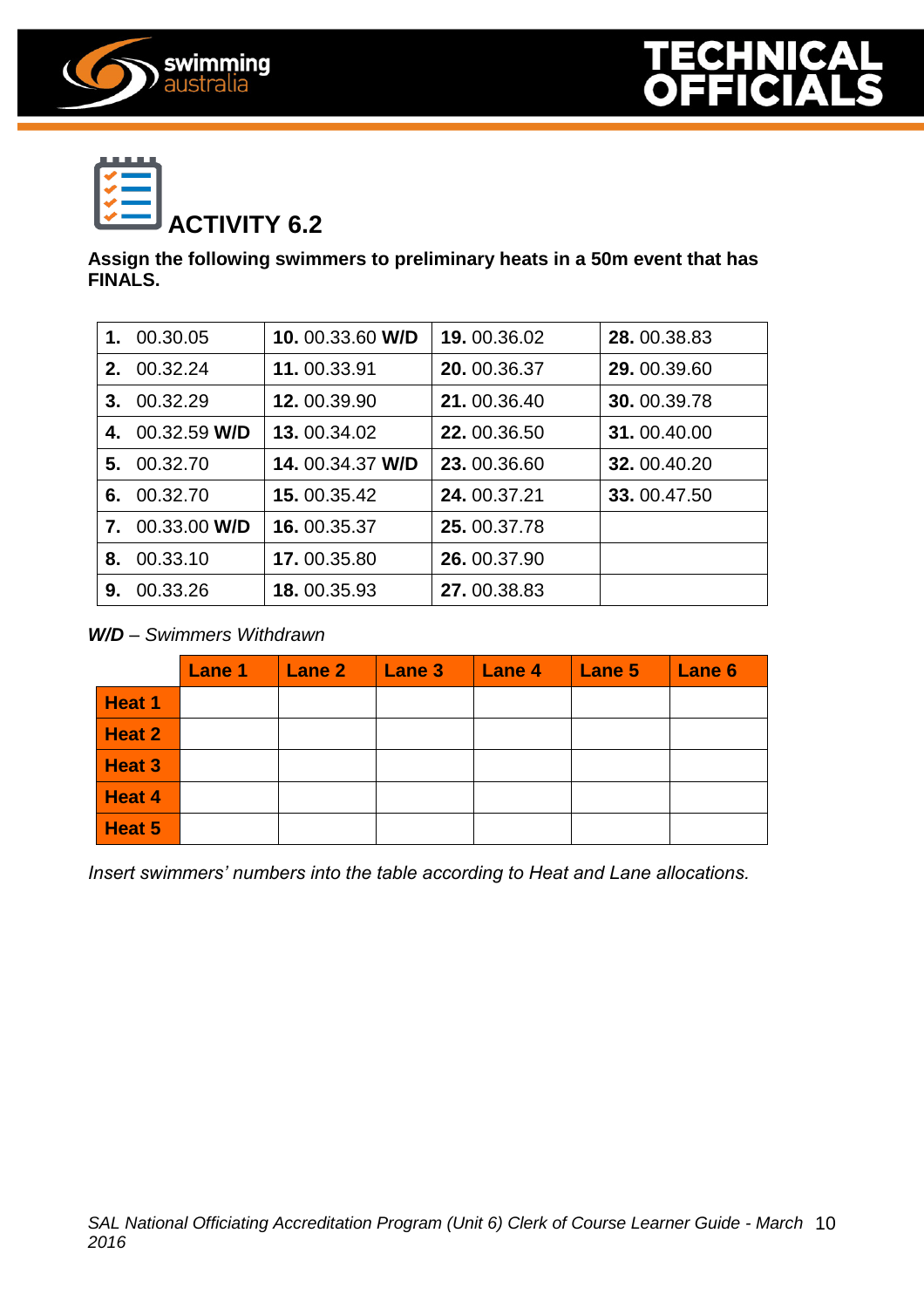





**What action should be taken if two or more swimmers from the heats of an event, in an 8 lane pool, have equal times (to 1/100th of a second) for eighth place in the final?**



**What action should be taken if two or more swimmers from the heats of an event, in an 8 lane pool, have equal times (to 1/100th of a second) for eighth place in a semifinal?**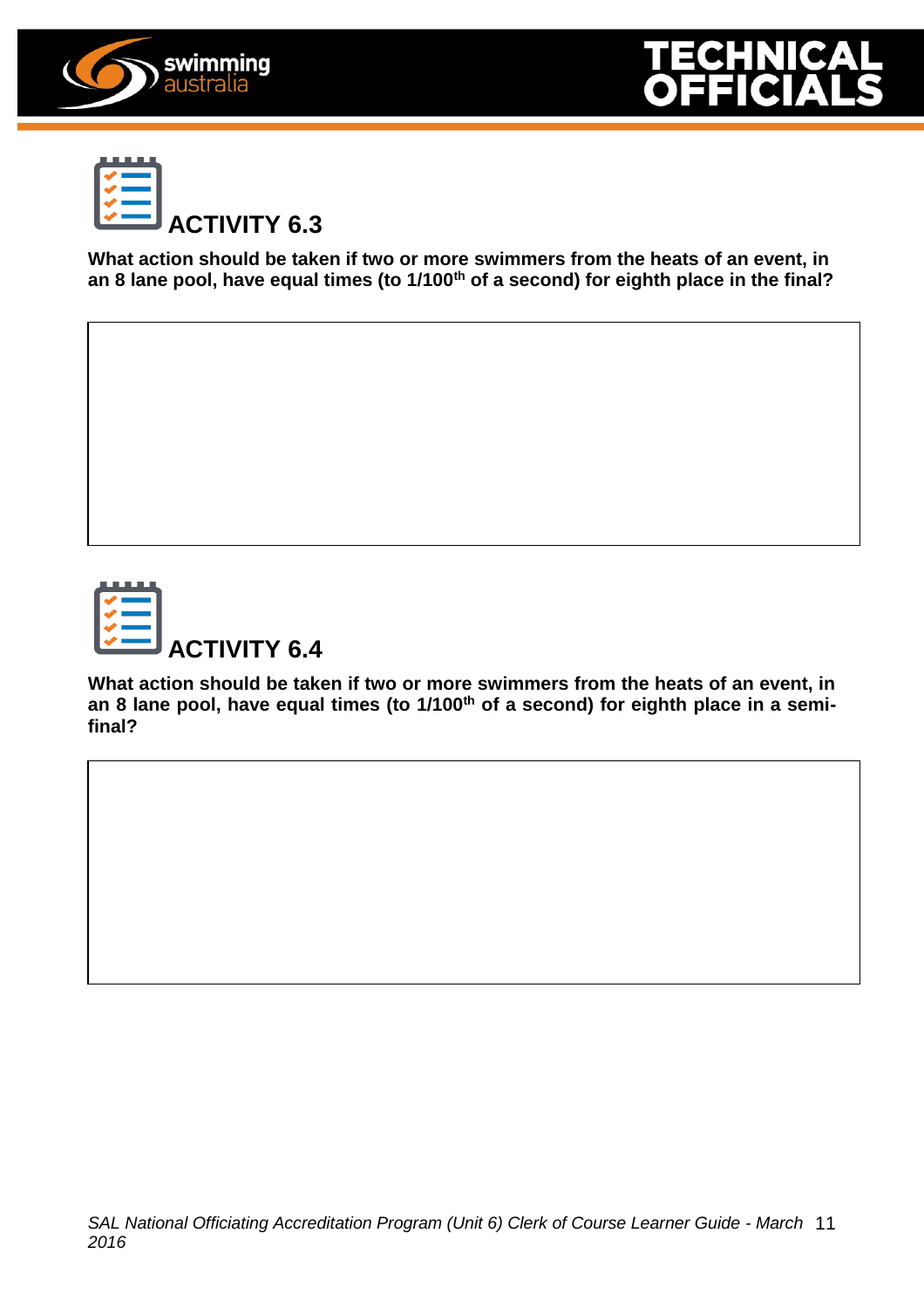



swimming<br>australia

**From the following information obtained from preliminary heats, assign the swimmers to Semi-Final 1 & 2 of the event, and identify two reserves.**

|           | <b>OFFICIAL TIMES</b>   |                |                |                |  |  |  |
|-----------|-------------------------|----------------|----------------|----------------|--|--|--|
|           | <b>Heat 1</b>           | <b>Heat 2</b>  | Heat 3         | <b>Heat 4</b>  |  |  |  |
| Swimmer 1 | 1. 02.35.30             | 1. 02.39.90    | 1. 02.33.30    | 02.33.80<br>1. |  |  |  |
|           | Swimmer 2   2. 02.35.60 | 2. 02.33.70    | 2. 02.40.75    | 2. 02.28.40    |  |  |  |
| Swimmer 3 | 3. 02.40.10             | 3. 02.24.70    | 3. 02.39.56    | 3. 02.31.60    |  |  |  |
| Swimmer 4 | 4. 02.38.88             | 4. 02.27.50    | 4. 02.25.00    | 4. 02.30.50    |  |  |  |
| Swimmer 5 | 5. 02.35.30             | 5. 02.31.70    | 5. 02.29.30    | 5. 02.24.60    |  |  |  |
| Swimmer 6 | 6. 02.41.50             | 02.38.85<br>6. | 02.40.60<br>6. | 6. 02.34.00    |  |  |  |

|                     |  |  | Lane 1   Lane 2   Lane 3   Lane 4   Lane 5   Lane 6 |  |
|---------------------|--|--|-----------------------------------------------------|--|
| <b>Semi-Final 1</b> |  |  |                                                     |  |
| <b>Semi-Final 2</b> |  |  |                                                     |  |
| <b>Reserve 1</b>    |  |  |                                                     |  |
| <b>Reserve 2</b>    |  |  |                                                     |  |

*Insert swimmers' numbers into the table according to Semi-Final and Lane allocations. Reserve swimmers are to be entered into the reserve boxes according to order.*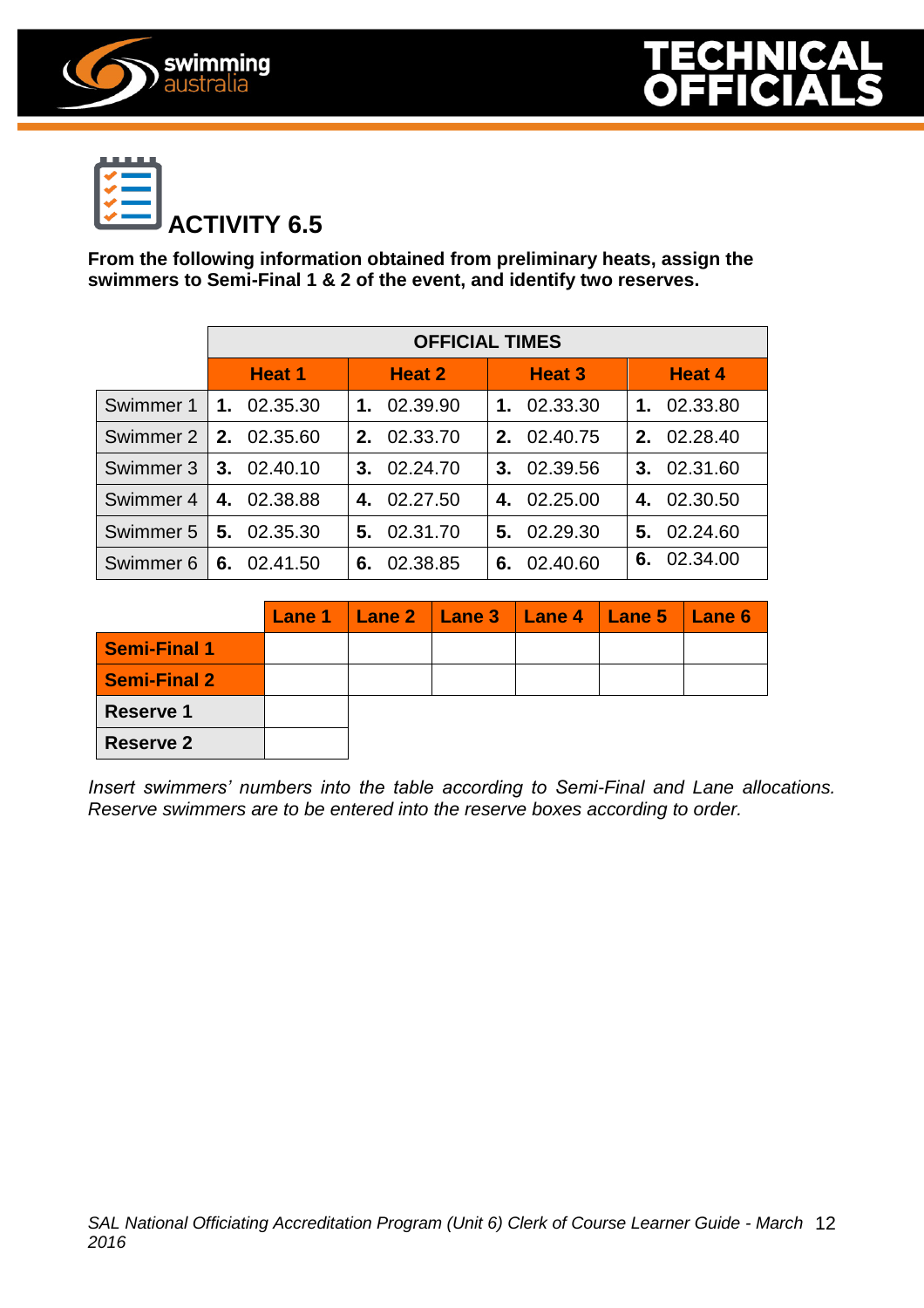



#### **Procedures**

- The Clerk of Course may call up swimmers by either word of mouth or event board. The process to be used should be agreed upon prior to the commencement of the meet.
- Swimmers entered in the first 2 events of a session must report to the marshaling area at least 10 minutes prior to the commencement of the session. Thereafter, swimmers must report to the marshaling area at least two events prior to the event in which they are entered. This allows time for the swimmers to be assembled in readiness for their event.

*Note: The swimmer should report in person to the marshaling area. Another swimmer cannot mark a swimmer as present, however their Team Manager or Coach may.*

*Note: Swimmers who do not report to the marshaling area in accordance with the above shall be deemed to be a withdrawal.*

- The full names of the swimmers must be called clearly. Do not address swimmers by surname only or by given name only.
- Consideration should be given to any swimmer with hearing impairment and/or intellectual impairment, who may require additional communication methods when marshaling. Multi Class swimmers may have support staff with them for assistance.
- Mark/highlight the names of swimmers who are present and:
	- $\circ$  Cross off the names of those who have completed a withdrawal form (where applicable) to indicate they will not be taking part in the event.
	- o Where a swimmer fails to marshal, or fails to marshal in time, they should be marked as DNR (Did Not Report) on the race/marshaling sheets.
	- o Any swimmer who subsequently arrives late should be taken to the Referee, who will decide whether or not they can compete in that event.

*Note: Clerks of Course are not to leave the marshaling area to go in search of swimmers who fail to report for an event. Note: The Clerk of the Course has no authority to disqualify a swimmer.*

- At meets where heats and finals are contested, the Clerk of Course is responsible for receiving Withdrawal Forms from swimmers who wish to withdraw from semi/finals. In such instances, a Withdrawal Form should be completed.
	- o Withdrawal forms can be lodged either personally by the swimmer or through their authorised representative (eg coach, team leader) within 30 minutes of the posting of the results of the specific event.

*Note: once a Withdrawal Form has been submitted, it cannot be withdrawn.*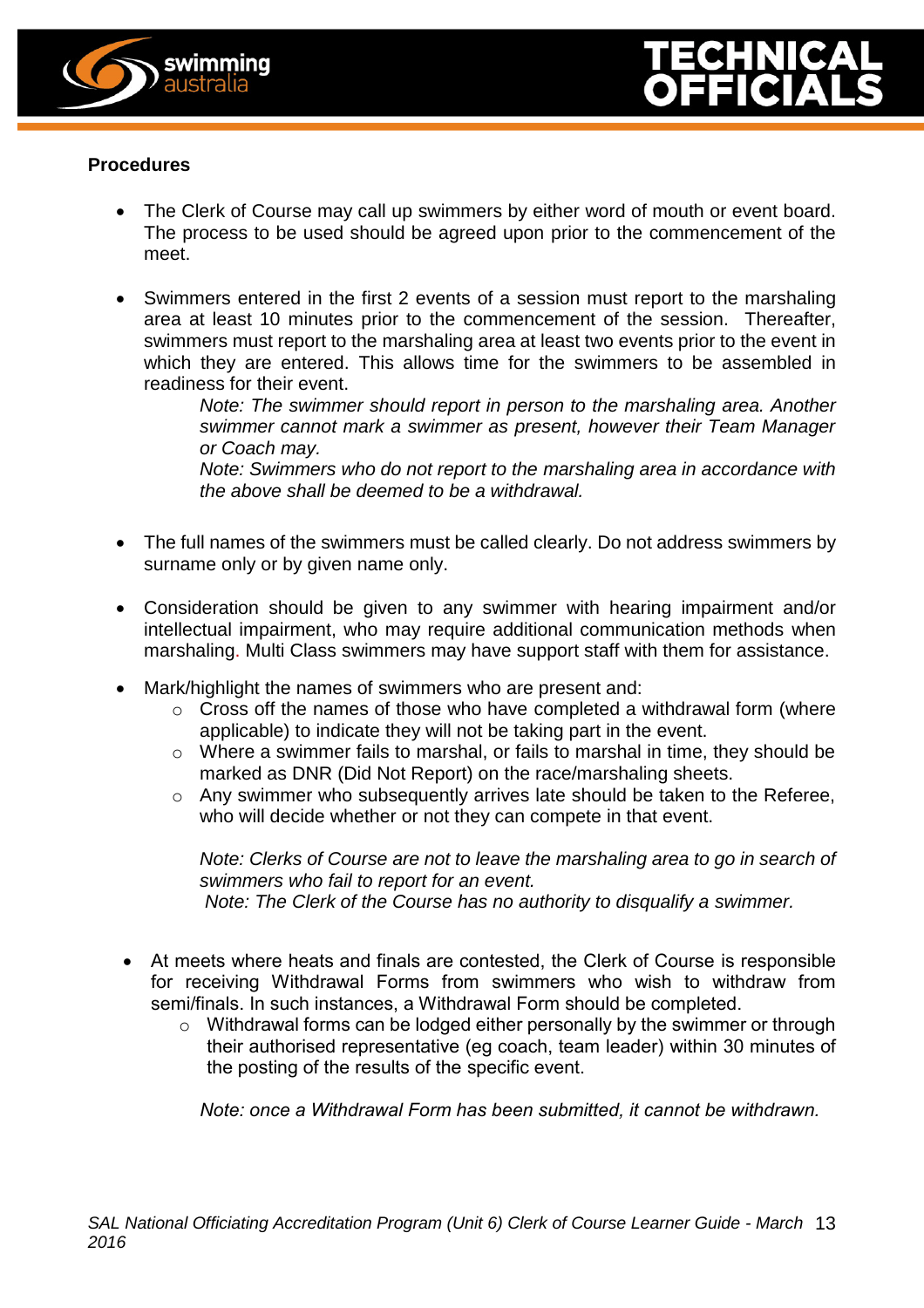





**It is important for swimmers to know that they need to report personally to the marshaling area prior to an event. How could you as a Clerk of Course at a local Inter-Club Meet educate swimmers, coaches and parents, to make sure that swimmers report to marshaling on time prior to the event?**



**Why is it important for Clerks of Course to notify the Referee if a swimmer is late to report to marshaling?**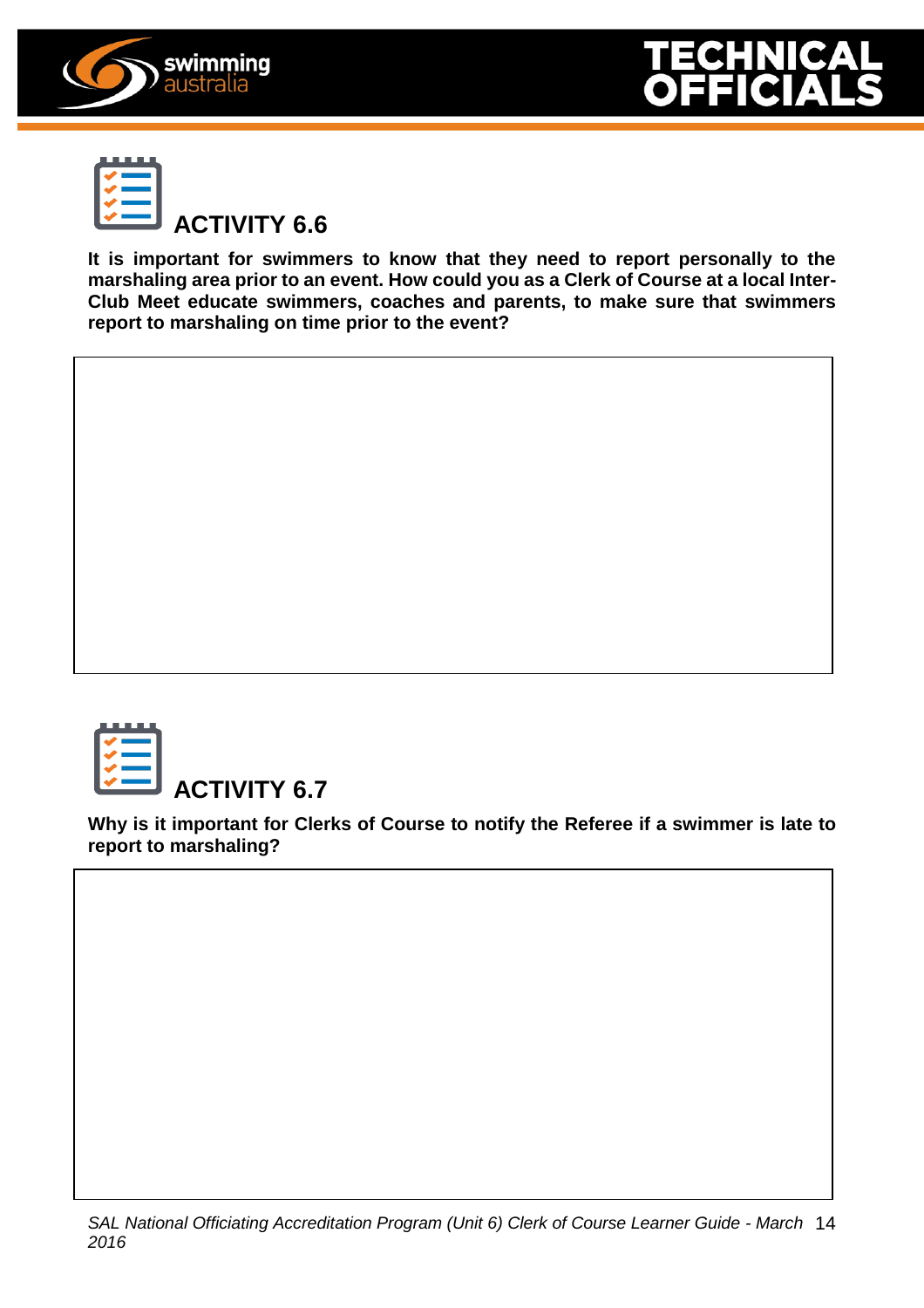



Where swimmers have withdrawn from an event, the Clerk of Course may see that practically, the event could be amalgamated or reseeded.

#### Amalgamation

• The Clerk of Course shall report direct to the Referee (not to the recording room) and request permission to proceed with amalgamation.

*Note: The time required to combine 50m and 100m heats may not warrant doing so.*

- If the Referee grants permission, then the Clerk of Course shall provide the Control Room Supervisor / Chief Recorder with the following information:
	- *Heat Number*
	- *Lane Number*
	- *Full name of swimmer/s being removed*
	- *State new heat / lane assignments*
- After the swimmers have been arranged in their new race order, the Clerk of Course will hand the swimmers over to the Check Starter.
- Should a swimmer report late, the Clerk of Course must inform the Referee. The Referee will use their discretion in deciding whether or not to permit the swimmer to compete.

#### Re-seeding

• The Clerk of Course shall report direct to the Referee (not to the recording room) and request permission to proceed with re-seeding.

*Note: The time required to combine 50m and 100m heats may not warrant doing so.*

- If the Referee grants permission, then the Clerk of Course shall provide the Control Room Supervisor / Chief Recorder with the following information:
	- *Event number*
	- *Heat Number*
	- *Lane Number*
	- *Full name of swimmer/s being removed*
- The Control Room Supervisor / Chief Recorder will re-seed the event and a new Race Sheet is printed. This should be used by the Clerk of Course to arrange swimmers in the correct order for their race. The Clerk of Course will then hand the swimmers over to the Check Starter.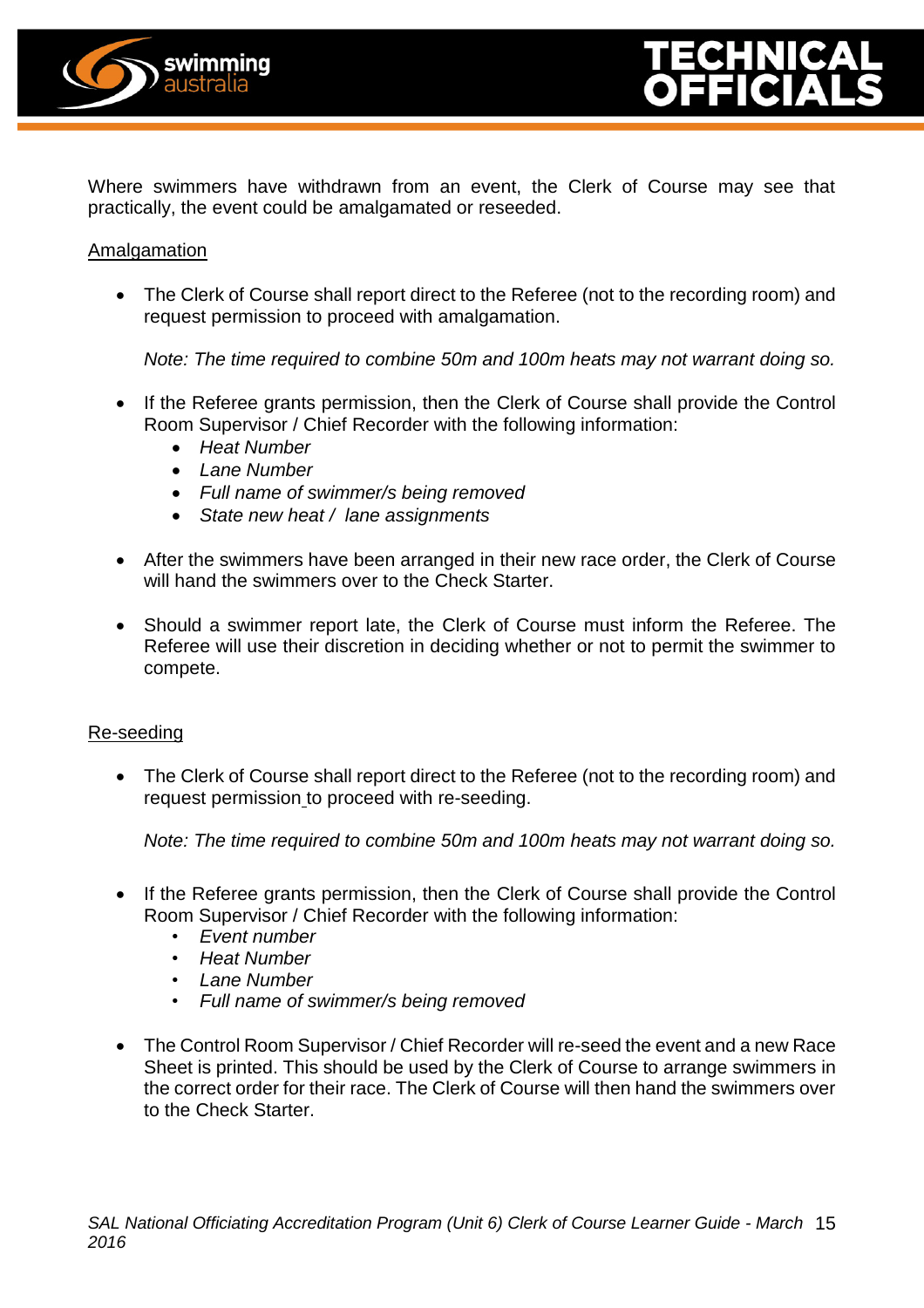





the Referee has the authority to disqualify.

**If an event is reseeded who does the Clerk of Course need to inform?**

Clerks of Course have **NO** authority to disqualify or prevent a swimmer from starting. Only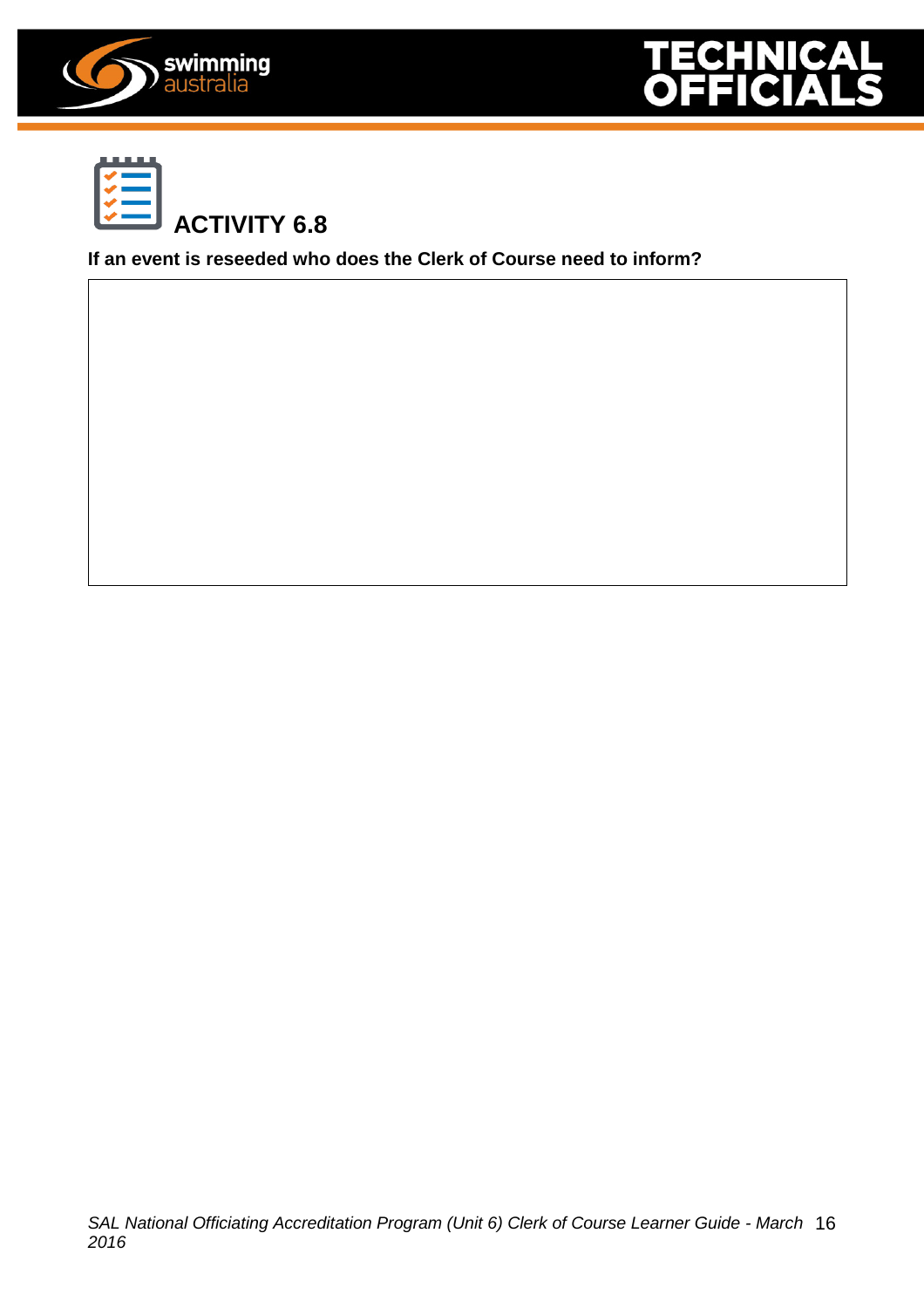





#### **ASSESSMENT**

#### **Task 6.1:**

#### **Answering these questions will assist you in your preparation for being assessed as competent as a Clerk of Course.**

- 1. If a swimmer reports late to the Marshalling Area, can a Clerk of Course disqualify the swimmer from competing?
- 2. Under what circumstance would the Clerk of Course recommend the amalgamation of heats in an event? How does this differ to the circumstance when they would recommend the re-seeding of an event?
- 3. In which circumstances could a heat use less than two lanes?
- 4. In an event with only one heat, in which lanes should the fastest two swimmers be placed in an 8 lane pool?
- 5. What communication considerations should be given for Multi Class swimmers?

#### **Task 6.2:**

**You are required to be assessed performing the duties of Clerk of Course in a full session of a Swim Meet. This will give you the opportunity to provide evidence of your competence in a swimming specific environment.**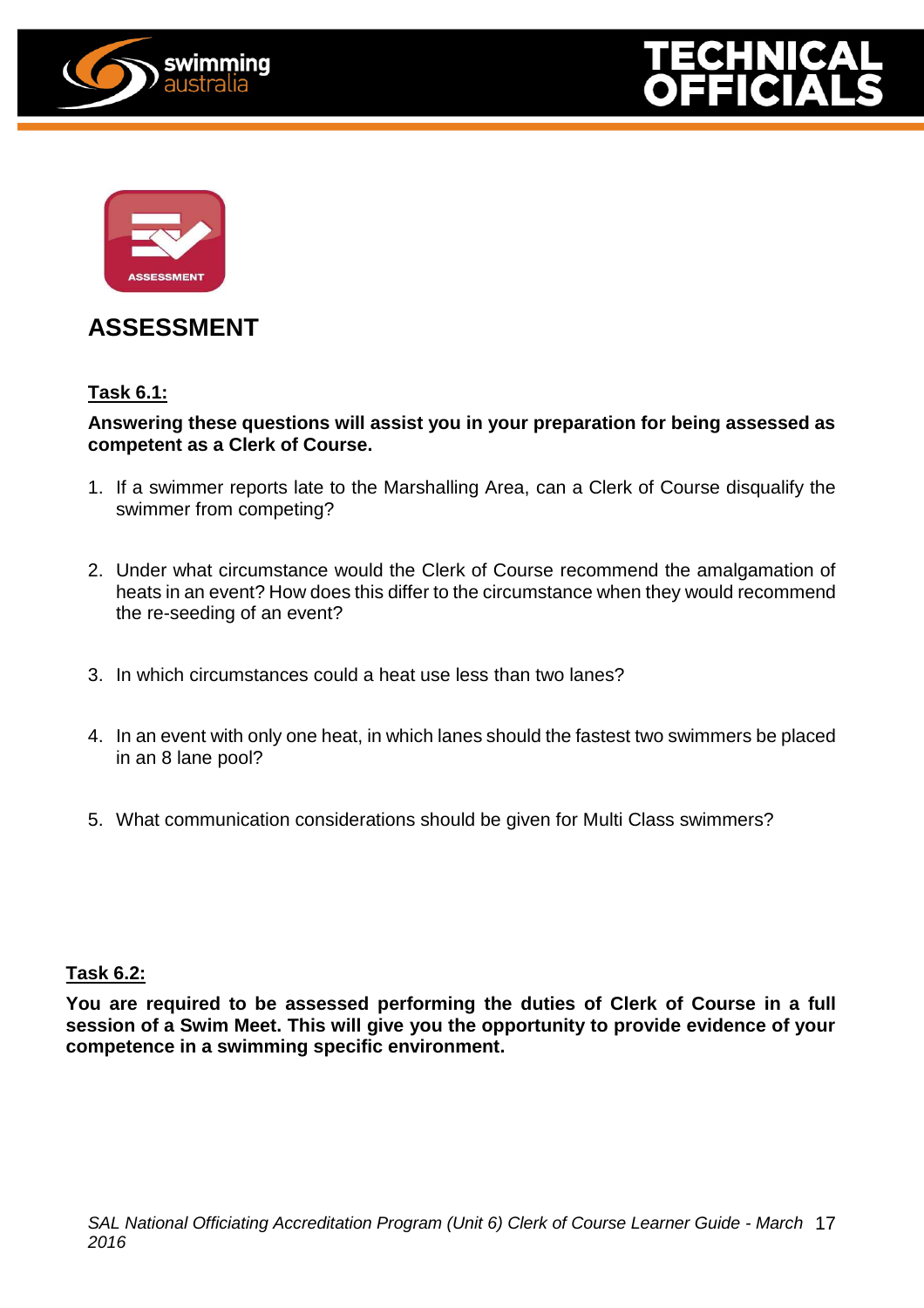



#### **ASSESSMENT TOOL – UNIT 6 CLERK OF COURSE**

|     | <b>Element / Performance Criteria</b>                                                                                                              |            | <b>Displayed</b><br><b>Competency</b> | <b>Comments</b>                                       |
|-----|----------------------------------------------------------------------------------------------------------------------------------------------------|------------|---------------------------------------|-------------------------------------------------------|
|     | <b>Clerk of Course</b>                                                                                                                             | <b>YES</b> | <b>NO</b>                             | Must be completed if Competency<br>has been marked NO |
|     | 1. Preparation                                                                                                                                     |            |                                       |                                                       |
|     | 1.1 Arrived at venue at least 30 minutes prior to the start of event and<br>reported to the Referee.                                               |            |                                       |                                                       |
|     | 1.2 Ensured that all equipment required for the role was available (e.g. pen,<br>highlighters, withdrawal forms, race sheets)                      |            |                                       |                                                       |
|     | 1.3 Checked with the Referee to ascertain any requirements in relation to<br>amalgamating or re-seeding events.                                    |            |                                       |                                                       |
| 2.  | <b>Performance of Task</b>                                                                                                                         |            |                                       |                                                       |
| 2.1 | Marked off as present only those swimmers who personally reported to<br>the marshaling area.                                                       |            |                                       |                                                       |
|     | 2.2 All race sheets were marked clearly to indicate the swimmer was in<br>attendance.                                                              |            |                                       |                                                       |
|     | 2.3 In a controlled manner, read the first and last names of the swimmers in<br>a voice that could be clearly heard by the swimmers.               |            |                                       |                                                       |
|     | 2.4 Passed on any instructions/requirements from the Referees to all the<br>swimmers.                                                              |            |                                       |                                                       |
|     | 2.5 Did not leave the marshaling area to find swimmers who were not in<br>attendance.                                                              |            |                                       |                                                       |
|     | 2.6 Amalgamated or re-seeded events in accordance with the instructions of<br>the Referee, the rules of swimming and the requirements of the meet. |            |                                       |                                                       |
|     | 2.7 When amalgamating, all race sheets were marked clearly and legibly<br>with both first and last names of the swimmers.                          |            |                                       |                                                       |
|     | 2.8 When amalgamating, all race sheets were with the Control Room<br>Supervisor / Chief Recorder prior to the commencement of the race.            |            |                                       |                                                       |
|     | 2.9 Ensured that only swimmers and appropriate officials entered the<br>marshaling area.                                                           |            |                                       |                                                       |
|     | 2.10 Did not initiate conversation or engage swimmers in unnecessary<br>conversation or banter or request autographs.                              |            |                                       |                                                       |
|     | 2.11 Maintained an even disposition at all times.                                                                                                  |            |                                       |                                                       |
|     | 3. General                                                                                                                                         |            |                                       |                                                       |
|     | 3.1 Was dressed appropriately for the task.                                                                                                        |            |                                       |                                                       |
|     | 3.2 Treated all swimmers equally and fairly.                                                                                                       |            |                                       |                                                       |
|     | 3.3 Focused entirely and exclusively on the task assigned without engaging<br>in any distracting activities.                                       |            |                                       |                                                       |
|     | 3.4 Possesses State-specific accreditation in relation to child protection<br>legislation.                                                         |            |                                       |                                                       |